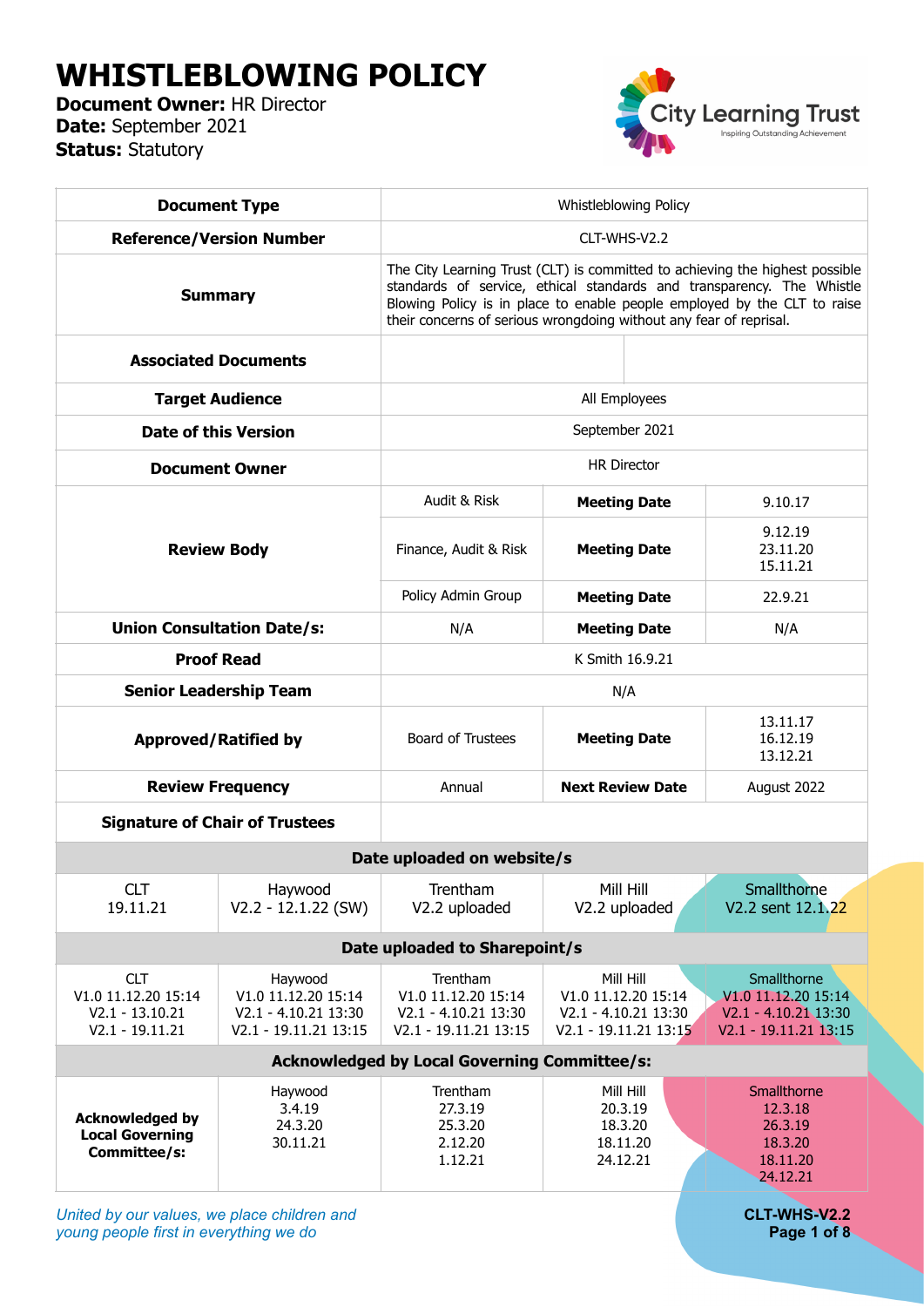### <span id="page-1-0"></span>**VERSION CONTROL**

| <b>Version No:</b> | <b>Type of change</b> | <b>Date</b>       | <b>Revisions from previous version</b>      |
|--------------------|-----------------------|-------------------|---------------------------------------------|
| 0.1                | New Document          | <b>April 2020</b> | New Policy                                  |
| 1.0                | <b>Annual Review</b>  | Sept 2020         | Trustee details updated                     |
| 2.0                | <b>Annual Review</b>  | Aug 2021          | Re-write of Policy                          |
| 2.1                | <b>Annual Review</b>  | Sept 2021         | Re-write of Policy                          |
| 2.1                | Trustee review        | Nov 2021          | Include direct telephone number for Trustee |
| 2.2                | Contact review        | Nov 2021          | Removed all telephone numbers.              |

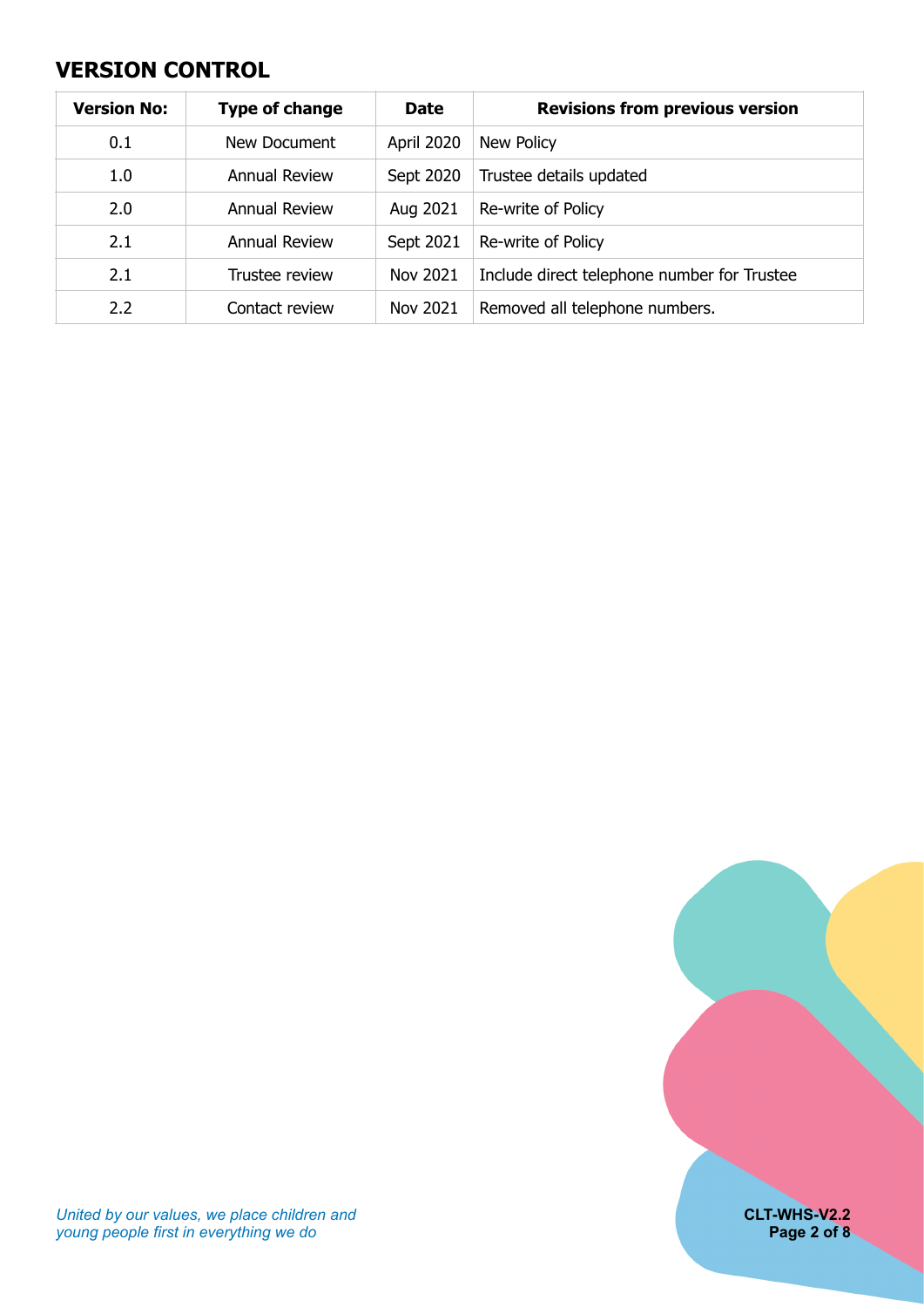# **TABLE OF CONTENTS**

|    | <b>VERSION CONTROL</b>                                                  | 2 |
|----|-------------------------------------------------------------------------|---|
| 1. | <b>STATUS</b>                                                           |   |
| 2. | PURPOSE AND SCOPE                                                       |   |
|    | 2.1 The Enterprise & Regulatory Reform Act (ERRA)                       |   |
| 3. | THE TRUST'S COMMITMENT TO EMPLOYEES WHO WHISTLE BLOW                    |   |
| 4. | INTERNAL WHISTLEBLOWING PROCEDURES                                      | 5 |
|    | 4.1 Making the disclosure as an employee                                | 5 |
| 5. | INTERNAL WHISTLEBLOWING GUIDANCE FOR MANAGERS                           |   |
|    | 5.1 What information should the employee provide with their disclosure? |   |
|    | 5.2 Can a disclosure be anonymous?                                      | 5 |
|    | 5.3 Receiving a disclosure                                              | 5 |
|    | 5.4 Managing a Disclosure Meeting                                       | 6 |
|    | 5.5 Assessing the Disclosure                                            | 7 |
| 6. | FEEDBACK TO EMPLOYEES WHO ARE WHISTLEBLOWING                            | 7 |
| 7. | EXTERNAL WHISTLEBLOWING                                                 |   |
| 8. | SUPPORTING COLLEAGUES WHO HAVE 'BLOWN THE WHISTLE'                      |   |
| 9. | <b>CONTACT DETAILS</b>                                                  | 8 |
|    | 10. MONITORING AND REVIEW                                               | 8 |

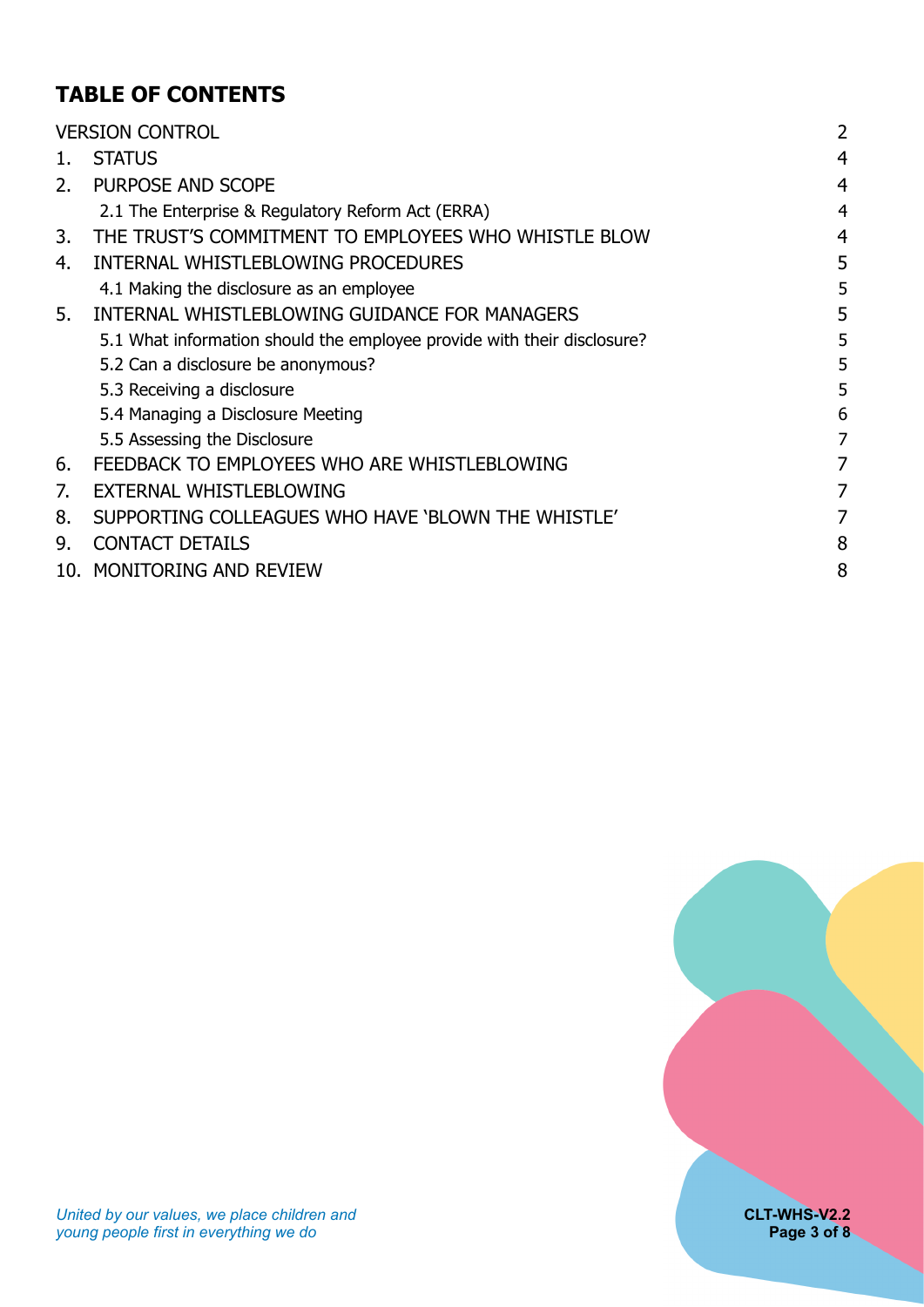# <span id="page-3-0"></span>**1. STATUS**

a. Statutory.

### **2. PURPOSE AND SCOPE**

- <span id="page-3-1"></span>a. The City Learning Trust (CLT) is committed to achieving the highest possible standards of service, ethical standards and transparency. The Whistle Blowing Policy has been put into place to enable people employed by the CLT to raise their concerns of serious wrongdoing without any fear of reprisal.
- b. This policy applies to all individuals working for CLT at all levels and grades, whether they are employees, contractors, casual or agency staff and covers employees working within the central services team or individual academies.
- c. Although legislation only applies to paid workers the CLT has adopted the best practice of also extending this policy to volunteers and non-executives such as Trustees and members of Local Governing Committees (LGC's). The CLT therefore envisages this policy being used in relation to such individuals as potential whistleblowers, with the protection that goes with that, but also as parties who may be cited in a whistleblowing disclosure. References in this policy to employees or workers should therefore be read as also applying to volunteers including Trustees and Governors serving on local governing committees.
- d. Whistleblowing is the term used when an employee makes a disclosure concerning wrongdoing. The wrongdoing will typically (although not necessarily) be something they have witnessed at work.
- e. To be covered by whistleblowing law, a worker who makes a disclosure must reasonably believe two things:
	- i. The first is that they are acting in the public interest. This means that personal grievances and complaints are not covered by this whistleblowing policy. Personal grievances or complaints must be raised through the Trust's grievance procedure which is available from the HR department.
	- ii. The second thing that a worker must reasonably believe is that the disclosure tends to show past, present or likely future wrongdoing falling into one or more of the following categories:
		- Criminal offences (this may include, for example, types of financial impropriety such as fraud)
		- Failure to comply with an obligation set out in law
		- Miscarriages of justice
		- Endangering of someone's health and safety including safeguarding of children
		- Damage to the environment
		- Covering up wrongdoing in the above categories
- f. Whistleblowing law is located in the Employment Rights Act 1996 (as amended by the Public Interest Disclosure Act 1998. This can be seen at http://www.opsi.gov.uk/acts/acts1998). It provides the right for a worker to take a case to an employment tribunal if they have been victimised at work or they have lost their job because they have 'blown the whistle'.

#### <span id="page-3-2"></span>**2.1 The Enterprise & Regulatory Reform Act (ERRA)**

- a. This came into force on 25 June 2013 and introduced a number of changes to Whistleblowing legislation. A worker will be eligible for protection if they honestly think what they're reporting is true and they think they're telling the right person. From 25 June 2013, the new law says that a whistle-blower should also believe that their disclosure is in the public interest.
- b. The Whistleblowing procedure must always be applied fairly and in accordance with employment law and the CLT Equality & Diversity policy.

### **3. THE TRUST'S COMMITMENT TO EMPLOYEES WHO WHISTLE BLOW**

- <span id="page-3-3"></span>a. The CLT considers it a professional duty for employees to make a disclosure where they are aware of or strongly suspect wrongdoing.
- b. Employees who make a disclosure ('blow the whistle') will be fully supported and protected by the Trust.
- c. The Trust will treat all disclosures in a consistent and fair way.
- d. Victimisation or intimidation of a whistle blower will not be tolerated in the Trust and would be considered a gross misconduct. Any perceived victimisation or intimidation of an employee making a disclosure will be formally investigated as a potential disciplinary matter.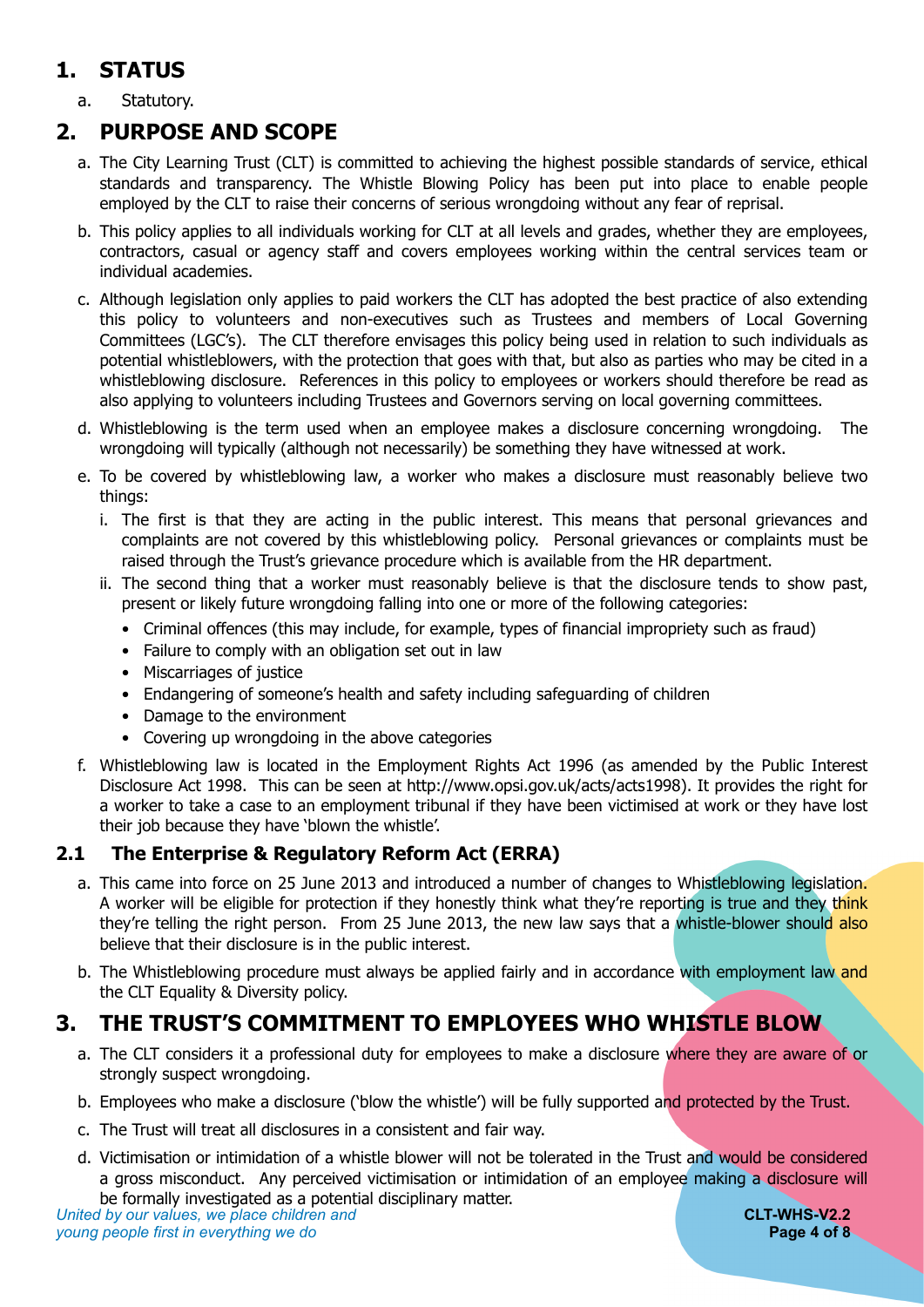- e. Employees making a disclosure are entitled to seek the advice and support of their Trade Union or professional association if they wish. If you are unsure whether to use this policy or want confidential advice at any stage you can contact the independent charity Public Concern at Work on 020 74004 6609 or by email at [helpline@pcaw.org.uk](mailto:helpline@pcaw.org.uk).
- f. Subject to the Trust's Data protection obligations, employees making a disclosure will receive feedback about the outcome of their disclosure.
- g. All cases of whistleblowing will be brought to the attention of the Trust's Board who may hold an extraordinary meeting to discuss the disclosed issue and set out a process and timeline to respond.

### <span id="page-4-0"></span>**4. INTERNAL WHISTLEBLOWING PROCEDURES**

#### <span id="page-4-1"></span>**4.1 Making the disclosure as an employee**

a. As an employee who should you disclose your concern to?

- i. We would hope that employees or volunteers based in a CLT academy or within the Trust would feel comfortable in making the disclosure to their Headteacher/Principal or Deputy Headteacher/Vice Principal or Line Manager who will determine if they should take the disclosure forward or need to escalate it to a more senior level.
- ii. If you are a governor of a Local Governing Committee (LGC) and need to make a disclosure about another LGC governor, then you should make this to the Chair of Governors, if the disclosure concerns the Chair of Governors, it should be made to the Principal/Headteacher who will raise this to a more senior level if required.
- iii. If, for whatever reason you feel unable to disclose your concerns to your Principal/Headteacher then you should make your disclosure to the HR Director, who will identify the appropriate professional or committee to take the matter forward.
- iv. If you are a member of the Central Team you should make a disclosure in the first instance with your Line Manager. If you feel unable to raise your concerns with your Line Manager then you should raise it with the HR Director, or alternatively, a Trustee, David Gooda.
- v. If you are a member of the Board of Trustees and need to make a disclosure this should be made to the Chief Executive of the CLT. If you feel unable to raise your concern with the Chief Executive then your disclosure should be made to the Mel Sproston (Chair of Trustees) of the CLT. (Disclosures concerning the Trustees or the Chief Executive Officer should be made following the external whistle blowing procedure detailed below)
- vi. All employees are encouraged to take advice from their Trade Union or professional association before deciding whom to disclose to but there is no requirement to do this.

### <span id="page-4-2"></span>**5. INTERNAL WHISTLEBLOWING GUIDANCE FOR MANAGERS**

#### <span id="page-4-3"></span>**5.1 What information should the employee provide with their disclosure?**

- a. In making a disclosure an employee needs to be clear about why they think wrongdoing has occurred or is occurring or is going to occur.
- b. If the employee has evidence to support their disclosure they should have it available.
- c. If the employee does not have evidence to support their disclosure but still suspect that there may have been wrongdoing that is fine. They must be clear about why they suspect that wrongdoing has occurred or is occurring.

#### <span id="page-4-4"></span>**5.2 Can a disclosure be anonymous?**

a. Disclosures can be made anonymously. However, it is much more difficult to investigate anonymous disclosures and of course it will not be possible to provide feedback to an anonymous whistleblower.

#### <span id="page-4-5"></span>**5.3 Receiving a disclosure**

a. If a colleague informs you as their Line Manager that they wish to disclose a concern or a suspicion of wrongdoing that may constitute whistleblowing, then the issue must be dealt with seriously and sensitively.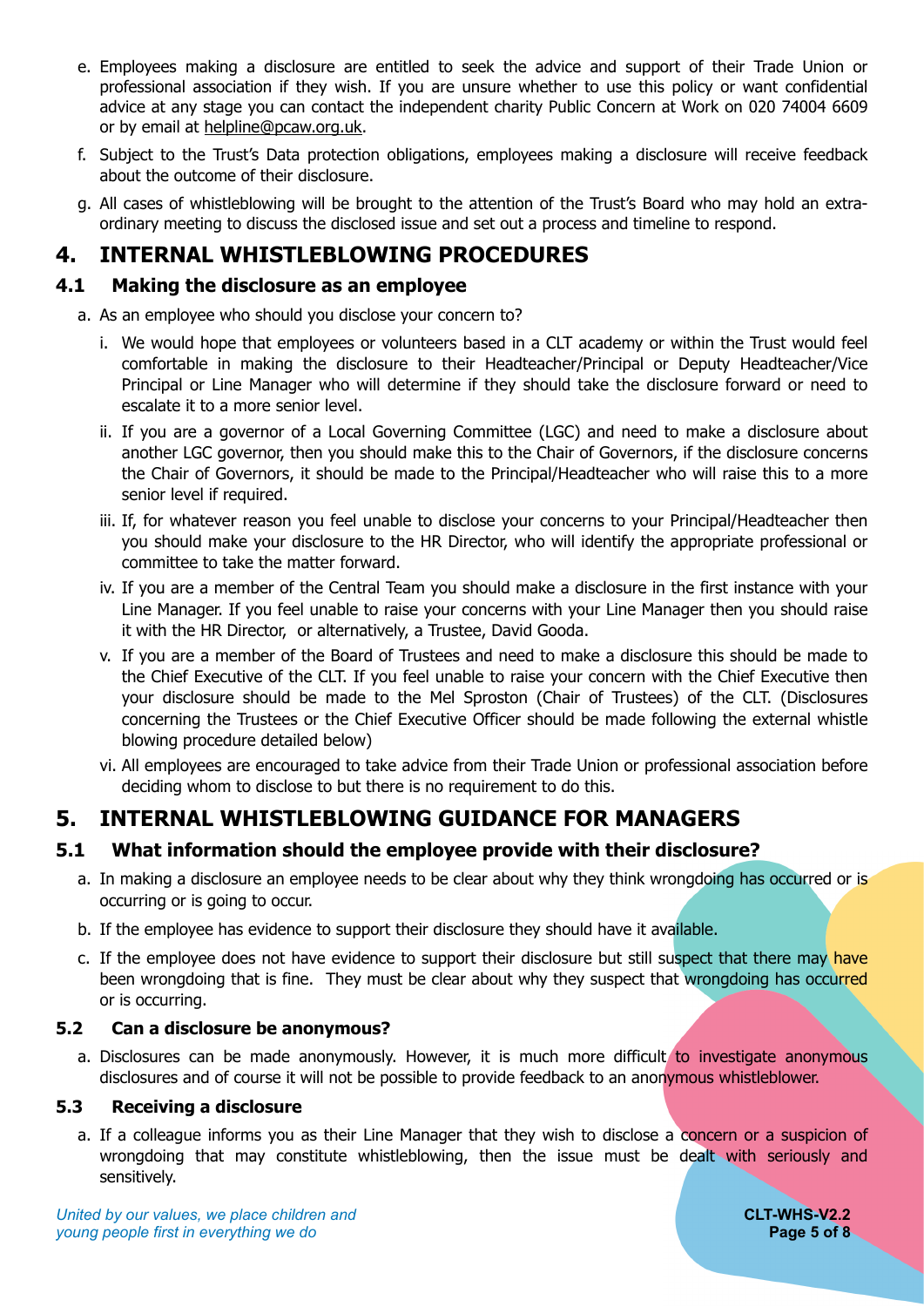- b. It is important that whistleblowing disclosures are dealt with in a consistent manner. Line Managers should provide the whistleblower with a copy of this policy which is also available on the City Learning Trust website.
- c. It is important to reassure the whistleblower that their disclosure will not affect their position at work.
- d. Line Managers should recognise that this may be a difficult or anxious time for the whistleblower, they must be reassured that they will be protected and supported by the Trust. If they are a member of a Trade Union or professional association they need to be told that they may take advice before proceeding but they don't have to. They are doing nothing wrong.
- e. At this point as the Line Manager you should ask for an outline of the concerns to help ascertain how urgent the matter is and whether it needs to be escalated to a more senior level immediately. If the matter needs to be escalated then as Line Manager you should do so immediately.
- f. If required, the Line Manager should contact the HR Director, immediately for support and advice.
- g. As Line Manager you should consider whether the nature of the disclosure in outline is likely to meet the test of whistleblowing rather than personal grievance: the concern raised has to be in the public interest; that it relates to potential wrongdoing that meets the test of whistleblowing.
- h. Under the advice of the HR Director, as Line Manager you should arrange a time for a formal meeting at which you will want to gather all of the information to better understand the situation. The meeting should be held as soon as is reasonably possible. The whistleblower is entitled to have a Trade Union or professional association representative accompany them at the meeting.
- i. As the Line Manager you should formally inform your Supervisor that you are dealing with a disclosure and let them know the nature of the disclosure. All Line Managers and Supervisors should maintain confidentiality about the identity of the whistleblower within the limits that have been explained to the whistleblower. Where appropriate (e.g. where the issue could affect matters that Governors oversee or could have an impact at strategic rather than operational level), the Principal/Headteacher should inform the Chair of Governors that a whistleblowing disclosure is being managed.

#### <span id="page-5-0"></span>**5.4 Managing a Disclosure Meeting**

- a. It is the responsibility of the Line Manager hosting a disclosure meeting to ensure that the whistleblower is put at their ease, as far as is reasonably possible, and that the mood of the meeting is professional but supportive. The priority at this stage is to listen to the whistleblower and understand their concern.
- b. A summary record of the meeting must be made and a copy provided to the whistleblower.
- c. As Line Manager you must gather all of the information available so that you can fully understand the nature of the concern and who may be involved.
- d. To be provided with evidence is very helpful. However, it is legitimate for a whistleblower to share a concern or suspicion for which they do not have evidence. In this case, try to ascertain the basis for the suspicion.
- e. The whistleblower should be reassured that to disclose a genuinely held suspicion that later proves to be wrong is fine. There are no negative consequences for someone who discloses a genuinely held suspicion whether right or wrong.
- f. As the Line Manager once you have all of the information you must explain to the whistleblower what will happen next:
	- i. An assessment will be made in consultation with Trust Senior Managers as to whether enough information is available to come to a conclusion about what action to take next or whether a formal investigation is required to gather further information.
	- ii. Once all of the necessary information and evidence is available the Trust will determine the appropriate action to take.
	- iii. If the appropriate action includes potential processes involving other employees then the Trust also has a duty of care and duty of confidentiality towards those employees. It will not be possible therefore to feedback to the whistleblower about specific processes or actions applied to other individuals. It is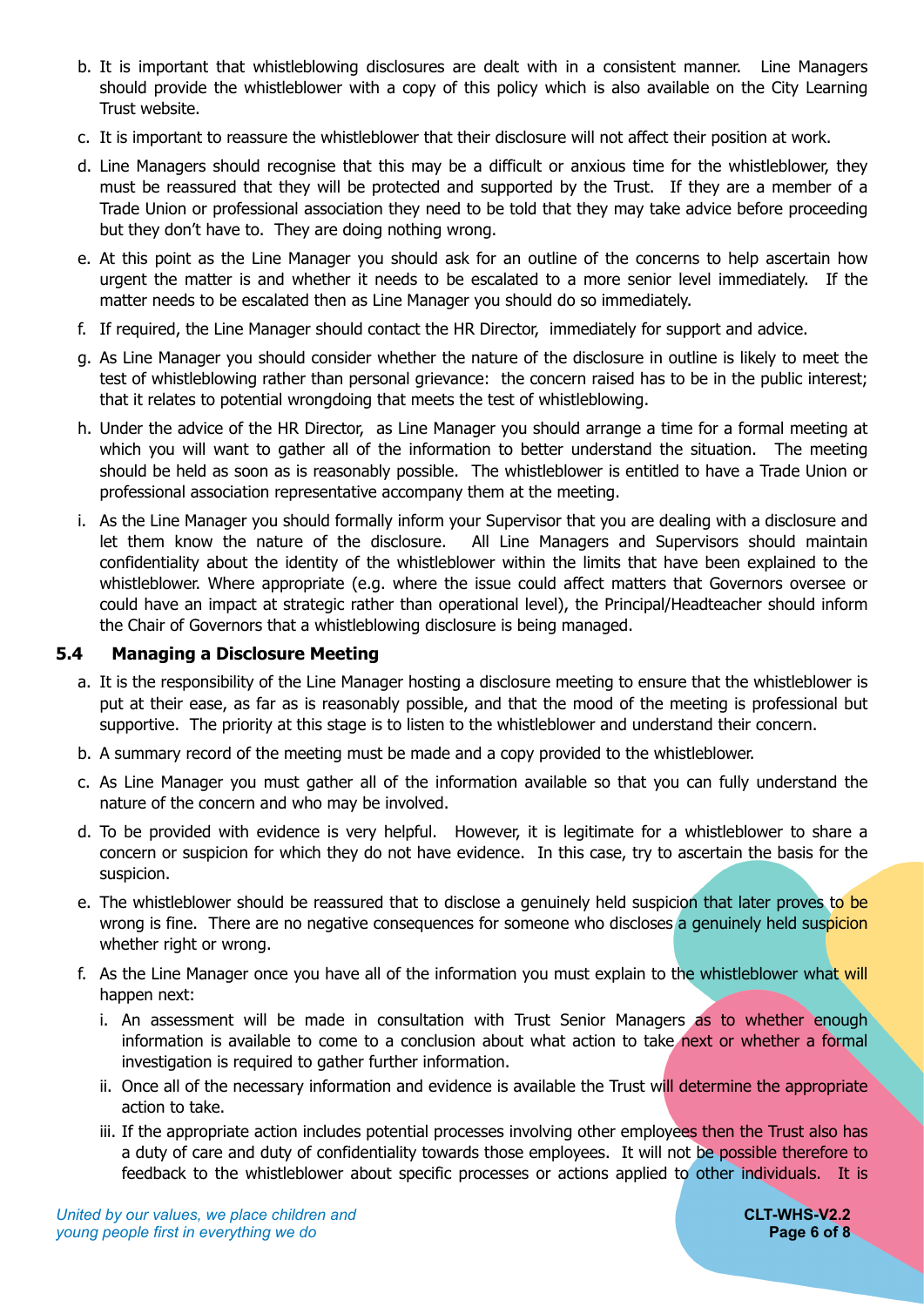possible however that under some circumstances the whistleblower may be asked to be a witness if formal procedures are instigated.

iv. The whistleblower should be given clear timescales for when they can expect feedback on the outcome of their whistleblowing.

#### <span id="page-6-0"></span>**5.5 Assessing the Disclosure**

- a. Following the disclosure meeting and in consultation with the HR Director, as the Line Manager you will need to decide whether there is enough information available to come to a conclusion about the disclosure. The possible conclusions are:
	- i. The disclosure meets the whistleblowing criteria and needs to be progressed to a formal investigation.
	- ii. The disclosure is based on a misunderstanding of legitimate behaviours by other staff.
	- iii. The disclosure constitutes a personal grievance rather than whistleblowing.
	- iv. The disclosure is potentially malicious.
- b. The conclusion reached must be based on: the evidence available; objective assessment; treating all individuals potentially involved equitable and fairly; based on the principles of natural justice.
- c. The conclusion reached must take note of the views of the HR Director's advice. However, the conclusion is the one that you as the Line Manager genuinely holds after taking account of all of the information available to you and having taken advice.
- d. The Line Manager's conclusion, along with a summary of the disclosure and the information available must then be recorded and then sent directly to the HR Director, and where appropriate copied to the Chair of Governors. The HR Director, will then formally advise you of the next steps.
- e. If you suspect that a criminal offence has occurred, then there must be no further attempt to collect evidence or take witness statements. Such actions may undermine a police criminal investigation by tainting evidence. Contact the HR Director, immediately for advice on the next steps you need to take

# **6. FEEDBACK TO EMPLOYEES WHO ARE WHISTLEBLOWING**

- <span id="page-6-1"></span>a. Wherever possible feedback will be provided to the employee who raised the disclosure within the limits of the law and the duty of confidentiality to other members of staff.
- b. The manger that conducted the disclosure interview should provide the employee that raised the concern with an estimate of the timings for next steps and actions.
- c. The whistleblowing procedures provide examples of the nature of specific types of feedback under certain circumstances. The limits of information that can be fed back must be made clear at the outset.
- d. The employee who raised the concern should be told when the process has been concluded and what the conclusion was but again within the limits of law and duty of confidentiality to other employees.

## **7. EXTERNAL WHISTLEBLOWING**

<span id="page-6-2"></span>a. We do hope that this policy gives you the reassurance to raise your concern with us internally however we do recognise that there may be circumstances where you recognise the need to properly report a concern to an outside body. In fact we would rather you raised the matter with the appropriate regulator such as the Department for Education (DfE) or the Education Standings and Funding Agency (ESFA) than not at all. Concern at Work, [http://www.pcaw.org.uk](http://www.pcaw.org.uk/) (or your Union) will be able to advise you on such an option.

## **8. SUPPORTING COLLEAGUES WHO HAVE 'BLOWN THE WHISTLE'**

<span id="page-6-3"></span>a. Making a disclosure where one suspects that wrongdoing has, is or is about to happen, is a professional duty. However, it may still be a difficult, stressful and anxious situation for many people. Whistleblowing is about doing the right thing with integrity and the City Learning Trust is fully committed to supporting colleagues who step forward to do the right thing throughout the process and afterwards. The HR Director, can provide advice, support and interventions if required to ensure that clear lines of communication are in place.